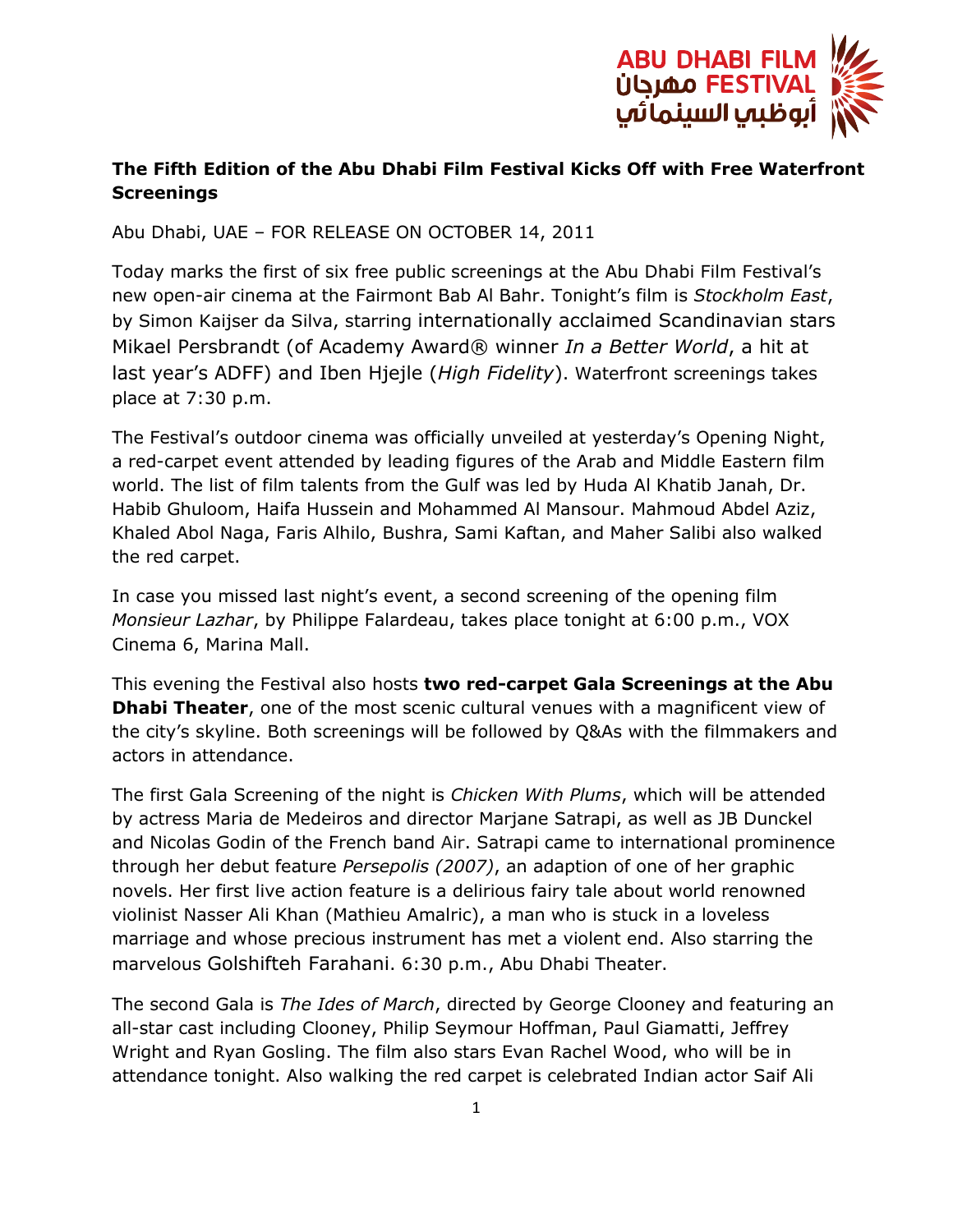

Khan, who is set to receive Jaeger-LeCoultre's Glory to the Actor Award ahead of the screening. *The Ides of March* is a tale of double-dealing on the campaign trail, at once a specific look at American party politics and a universal consideration of the old adage about power and corruption. 9:00 p.m., Abu Dhabi Theater.

The Festival's first panel discussion, **Making Movies in Abu Dhabi**, sees representatives from some of the key organizations of Abu Dhabi's rapidly expanding film industry present an overview of their initiatives and explore the opportunities and challenges facing local filmmakers. Panelists include: Mohammed Al Otaiba, head of ImageNation Abu Dhabi; David Shepheard, director of the Abu Dhabi Film Commission; Wayne Borg, Deputy CEO of twofour54 and Marie-Pierre Macia, director of ADFF's SANAD film fund. Fairmont Saker Ballroom A, 14:30

The **first screening in the Our World Competition** for films devoted to broadening awareness of significant environmental issues takes place this evening. One of ten films competing for the \$15,000 Our World Award is *The City Dark,* Ian Cheney's new film featuring stunning astrophotography, dazzling animation and a haunting score. Talking with astronomers, cancer researchers and philosophers, Cheney ponders what humans really lose to light pollution. *The City Dark* is shown at 6:00 p.m., VOX 3.

The **Narrative Competition** kicks off with the Middle East premiere of *Death for Sale*, by SANAD grantee Faouzi Bensaïdi. Set in the seedy Moroccan port city of Tétouan, the film tells the story of three young men seeking to escape a cycle of helplessness and poverty by robbing a jewelry store. This incisive and intricate portrayal of a marginalized city is bolstered by the raw energy of its young cast. 3:30 p.m., VOX

To mark the **150th anniversary of the great Bengali poet Rabindranath Tagore**, the Festival is pleased to present a special screening of *Charulata*, a 1964 masterpiece of Indian cinema based on Tagore's novella *The Broken Nest*. Directed by Satyajit Ray, the first Indian filmmaker to earn worldwide recognition, the film is set in 1870s India. The intelligent and cultured Charulata pines away while her work-driven husband devotes more energy to his newspaper than to their marriage. When he invites his cousin to keep her company, the results prove heartbreaking for all three. Screening at 6:30 p.m., VOX 1.

Tonight's screening of *Between Heaven and Earth*, by Salah Abu Seif, is the first of eight films the Festival is presenting as part of its retrospective **Mahfouz – Man of Cinema**, a tribute to the seminal Egyptian author Naguib Mahfouz, the first Arab to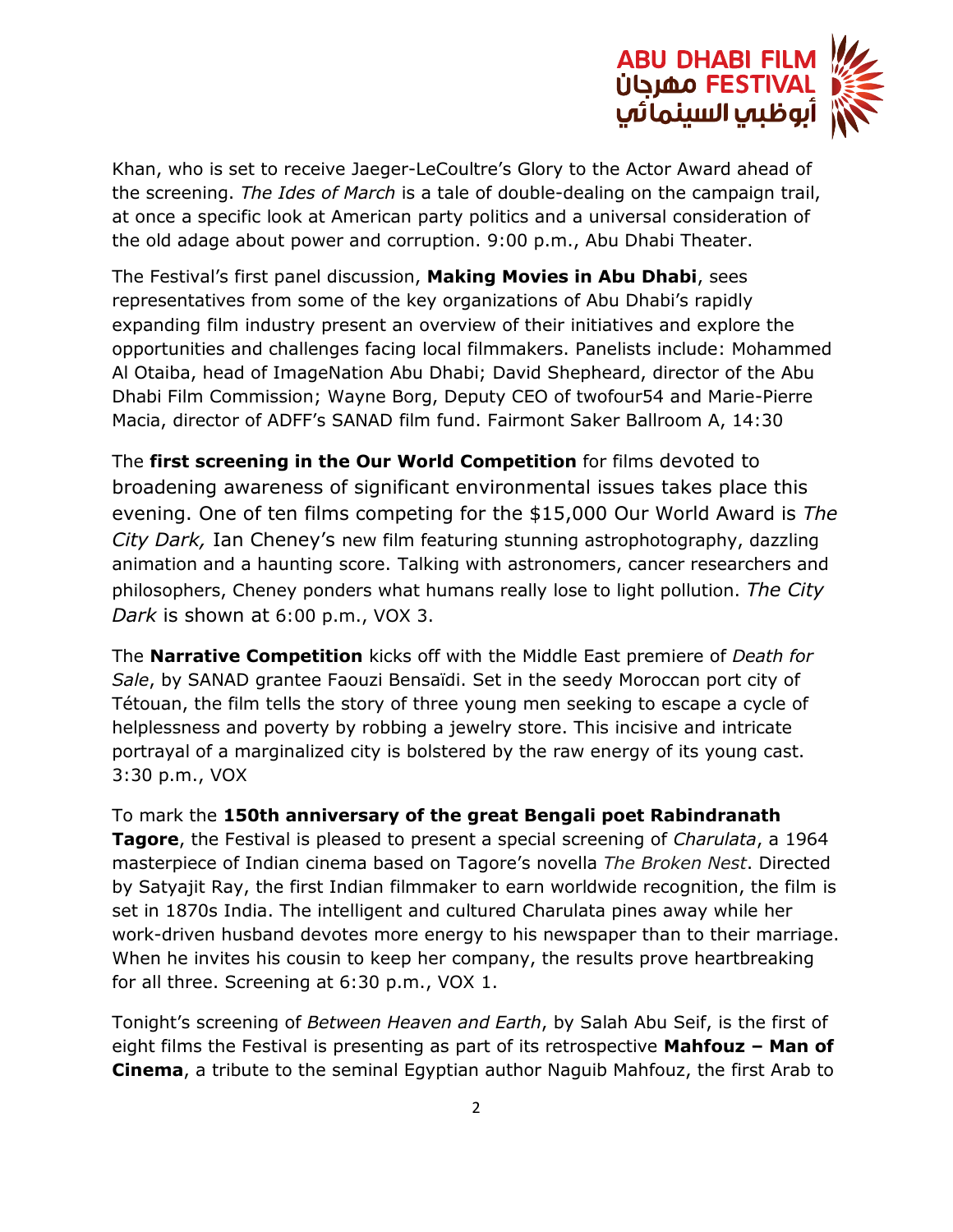

receive a Nobel Prize for Literature. Based on a screenplay co-written by Mahfouz, the film centers on a group of people representing the whole of Egyptian society – among them a movie star, a thief, a madman, a cook and a pregnant woman – who find themselves trapped in an elevator for 12 hours. The film screens at 9:00 p.m., VOX 3.

Opening this year's **Documentary Feature Competition** is

*Cave of Forgotten Dreams*, the visionary director Werner Herzog's breathtaking first foray into 3-D filmmaking. Granted access to the site of the oldest known cave paintings in the world, Herzog exploits 3-D technology to make this astonishing archaeological find come alive in riveting detail. *Cave of Forgotten Dreams* is shown at 4 p.m., VOX 5.

The Documentary selection also includes *Tahrir 2011: The Good, the Bad & the Politician*, by Tamer Ezzat, Ayten Amin and Amr Salama, supported by the Festival's SANAD film fund. One of the first films to come out of the Egyptian revolution, it focuses on the events that began on January 25, 2011, when a new generation of Egyptians turned a one-day demonstration into what became a full-out revolution aimed at overthrowing the regime's grip on power. This screening takes place at 6:15 p.m., VOX 8.

*Fightville*, by celebrated documentary directing team Michael Tucker and Petra Epperlein, is a fascinating, if at times bloody, look at two young mixed martial arts fighters who just might have what it takes to become UFC champions. Gorgeous cinematography and candid interviews make for an inspiring tale of discipline and focus. The film's international premiere takes place at 9:00 p.m., VOX 8.

The selection for the **New Horizons / Afaq Jadida Competition** for first- and second-time feature filmmakers, includes *Rough Hands*, Mohamed Asli's follow-up to his acclaimed debut *In Casablanca, Angels Don't Fly*. Set in Casablanca, the film follows a barber – with an underground business pushing paperwork through government officials – who conspires to help a neighbor emigrate to Spain and reunite with her fiancé. 6:45 p.m., VOX 4.

*Alms for a Blind Horse*, by Gurvinder Singh is a highly aesthetic debut film set at the margins of Punjabi society, where the repressed and exploited have been conveniently cast away. Revolving around a small-town family who get swept up in a power struggle when a neighbor's home is demolished, *Alms for a Blind Horse* builds an atmosphere of helplessness, simmering discontent and unfulfilled desire. The film's international premiere is tonight at 9:30 p.m., VOX 4.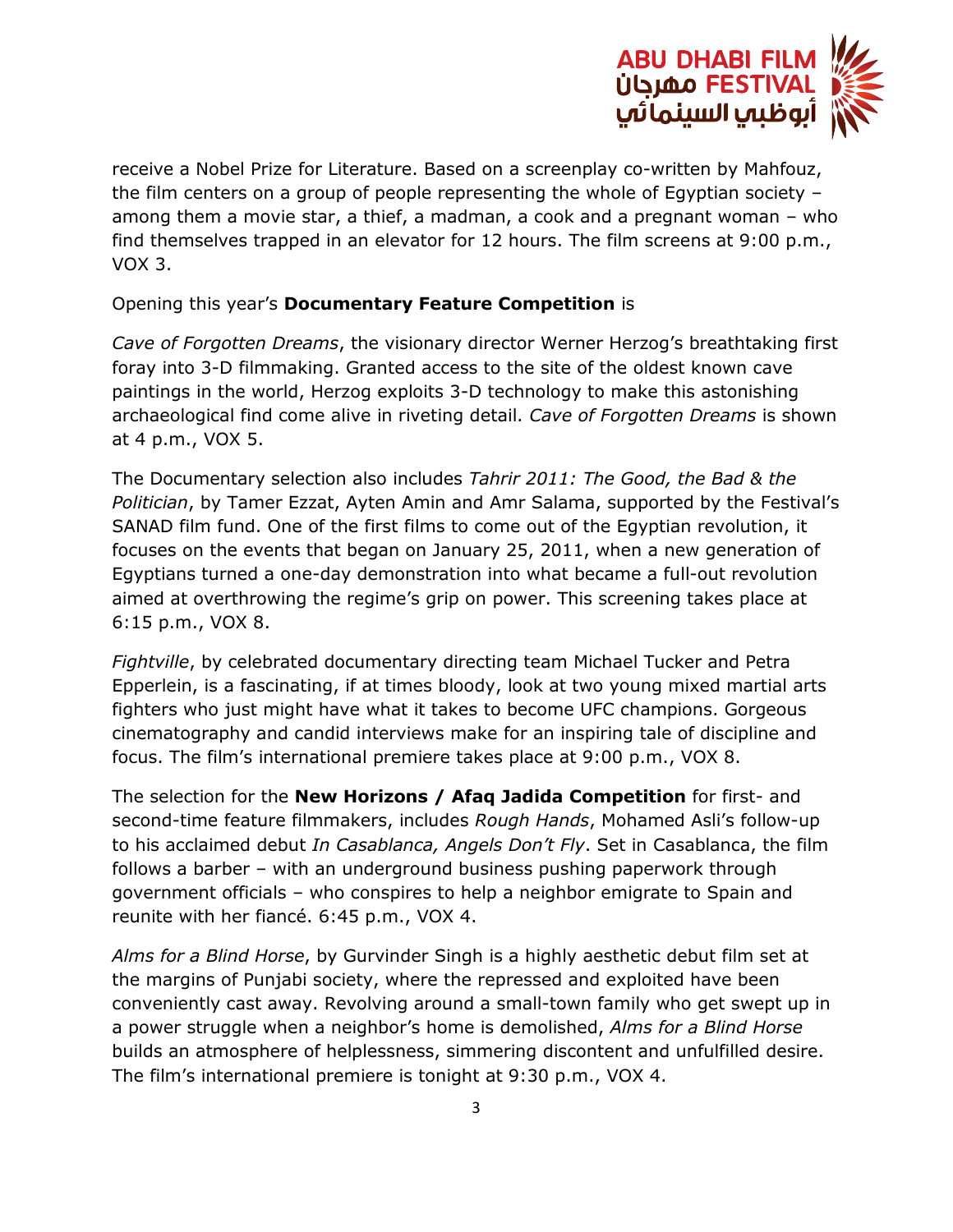

Peter Schildt's *A Thousand Times Stronger*, part of the **Showcase Program**, is a bright coming-of-age story set at a Swedish high school, where the boys dominate the girls, the girls submit to the boys, and ironclad cliques form according to who's hot and who's not. Enter Saga, the globe-trotting, worldly-wise new girl who turns the whole school on its head. 4:00 p.m., VOX 2.

*Sacrifice* is a richly designed and wrenchingly emotional historical drama from Academy Award®-nominated director Chen Kaige, whose *Farewell, My Concubine* won the Palme d'Or at Cannes in 1993. An epic power struggle between feudal princes counterpoised with the very human tale of one ordinary man, the films screens at 8:45 p.m., VOX 6.

Today's program also includes a great opportunity to gauge the pulse of filmmaking in the GCC countries. The **tenth edition of the Emirates Film Competition (EFC)** starts with two programs of short films. EFC 3 Student Short Narratives starts at 3:15 p.m., VOX 4. The second screening, EFC 1 Short Narratives 1, begins at 7:00 p.m., VOX 2.

## *ABOUT THE FESTIVAL*

*The Abu Dhabi Film Festival (formerly the Middle East International Film Festival) was established in 2007, with the aim of helping to create a vibrant film culture throughout the region. Presented each October by the Abu Dhabi Authority for Culture and Heritage (ADACH) under the patronage of H.E. Sheikh Sultan Bin Tahnoon Al Nahyan, Chairman of Abu Dhabi Authority for Culture and Heritage, the event is committed to curating exceptional programs to engage and educate the local community, inspire filmmakers and nurture the growth of the regional film industry.*

*With its commitment to presenting works by Arab filmmakers in competition alongside those by major talents of world cinema, the Festival offers Abu Dhabi's diverse and enthusiastic audiences a means of engaging with their own and others' cultures through the art of cinema. At the same time, a strong focus on the bold new voices of Arab cinema connects with Abu Dhabi's role as a burgeoning cultural capital in the region and marks the Festival as a place for the world to discover and gauge the pulse of recent Arab filmmaking.*

*ADFF 2011 is made possible in part through the generous support of its partners: MAKE UP FOR EVER (Principal Partner); Jaeger-LeCoultre and Emirates Motor*